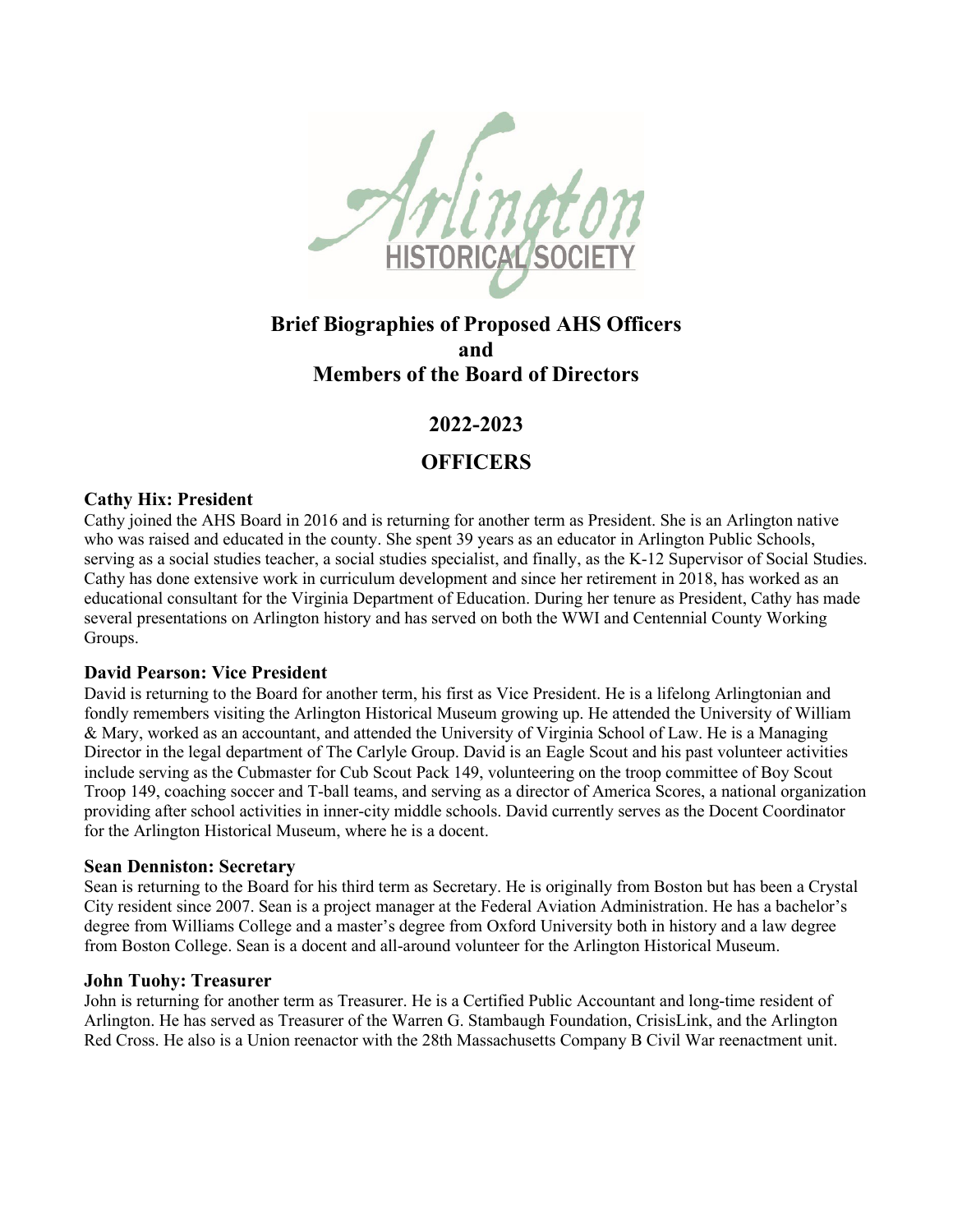#### **DIRECTORS**

### **Catherine Aselford**

This is first term on the Board. A D.C. native who moved to Arlington in 1998, Catherine Aselford began her theatre career performing in *Bus Stop* at the Source, graduating with a Bachelor of Fine Arts from Catholic University two years later. She has directed or produced at least one Capital Fringe Festival show each year from 2006-2018. As an arts administrator, Catherine has served as Executive Director, Development Manager, and Education Manager at several arts and education non-profits in the Washington, D.C. area. Her community service includes recruiting, training, and coordinating dozens of volunteers to raise money for the homeless through *Taste of Georgetown*; serving on the Arlington Public Schools Advisory Committee on Curriculum; serving on the Board of The Actors' Center and managing their Saturday Morning Workshop Series; serving on the Board of Artomatic; serving on the Arlington Commission for the Arts; and volunteering with school and youth groups in D.C., Maryland, and Virginia.

#### **Annette Benbow**

Annette is returning to the Board for another term. She retired in 2020 after 35 years of service in the Central Intelligence Agency where she was an analyst and then a Lead Inspector in the Office of the Inspector General. She has served as the Chair of AHS's Ball-Sellers House Committee since 2012, is on the AHS Events Committee and the Museum Committee, and heads the AHS social media team. She has lived in Arlington briefly but has worshiped in the county for more than 35 years. She has a bachelor's degree in history from the University of New Hampshire.

### **Charles Clark**

Charlie is returning to the Board for another term. A retired journalist, Charlie has just published *Lost Arlington County*, a book of nostalgia and preservation. He also recently released the first full biography of George Washington Parke Custis, an under-sung "child of Mount Vernon," with McFarland Books. A native of Arlington, he continues to write the weekly "Our Man in Arlington" column for the *Falls Church News-Press*. He has written two other books on Arlington history: *Arlington County Chronicles,* and *The Hidden History of Arlington County,* also published by The History Press. In July 2019, he retired as senior correspondent for Government Executive Media Group, part of Atlantic Media. He previously worked as an editor or writer for *The Washington Post, Congressional Quarterly, National Journal*, Time-Life Books, Tax Analysts and the Association of Governing Boards of Universities and Colleges. He lives in Arlington with his wife Ellen.

## **Tom Dickinson**

Tom is returning to the Board for another term. He is active in historic preservation in the County and elsewhere. He established and leads an online local preservation advocacy organization named "Save Historic Arlington." He created a photo exhibition on the transformation of early Arlington houses and maintains an expanding collection of over 7,000 images of old Arlington, many of which can be seen on his website VanishingAmerica.com. He served on the Arlington-Jamestown 400th Anniversary Commemoration Committee, the Centennial of Military Aviation Committee, and the Arlington Civil War Sesquicentennial Commemoration Committee. He owns and preserves a unique 1885 National Trust Register tobacco warehouse. He is a retired Department of Defense with 33 years at the Pentagon. Tom holds a bachelor's degree in US history from Beloit College. He has been a member of AHS since 1981. He volunteers as a docent at the Arlington Historical Museum.

#### **Patrick Hope**

Patrick is returning to the Board for another term. He is a member of the Virginia General Assembly as the Delegate from the 47th District and was re-elected for his seventh term in 2021. A 23-year Arlington resident, Patrick is a health care attorney. He has been involved in numerous community activities and was the founding president of the Buckingham Community Civic Association. He is also active in several Arlington organizations and has been a member of the Arlington Historical Society since 2015.